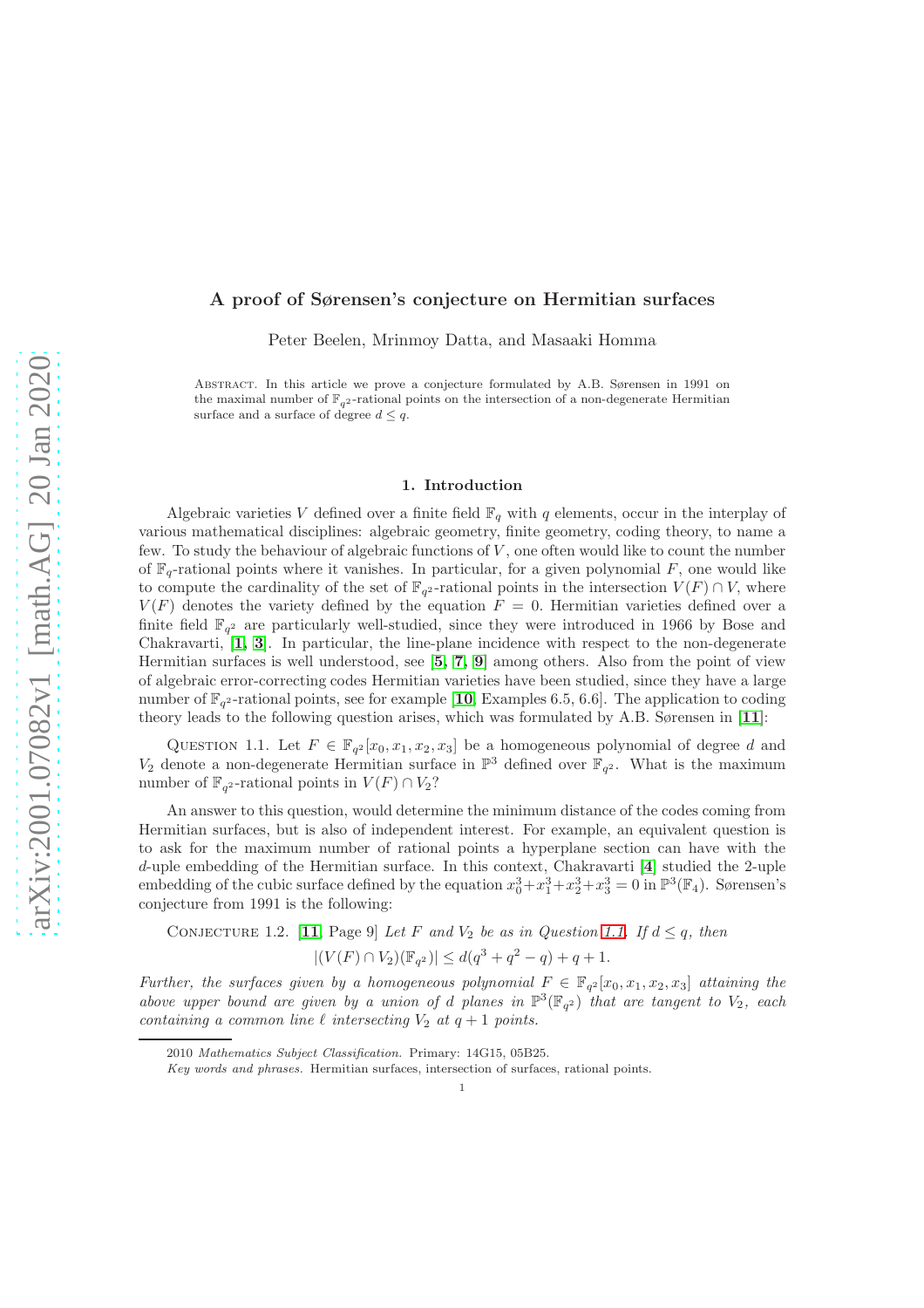Since  $V_2(\mathbb{F}_{q^2}) = (q^3+1)(q^2+1)$  $V_2(\mathbb{F}_{q^2}) = (q^3+1)(q^2+1)$  $V_2(\mathbb{F}_{q^2}) = (q^3+1)(q^2+1)$ , see [1], it is obvious that  $|(V(F) \cap V_2)(\mathbb{F}_{q^2})| \leq (q^3+1)(q^2+1)$ . Moreover, if  $d \geq q+1$ , then one can find a homogeneous polynomial  $F \in \mathbb{F}_{q^2}[x_0, x_1, x_2, x_3]$  of degree d such that  $|V(F)(\mathbb{F}_{q^2}) \cap V_2| = (q^3 + 1)(q^2 + 1)$ . Indeed, one can simply choose F to be a suitable multiple of the defining equation of  $V_2$ . This makes the degree restriction  $d \leq q$  in Conjecture [1.2](#page-0-1) quite natural. On the other hand, one could modify Question [1.1](#page-0-0) by asking for the maximum number of  $\mathbb{F}_{q^2}$ -rational points in  $V(F) \cap V_2$  under the condition that  $V_2$  is not contained in  $V(F)$ . We will make this assumption in the remainder of the paper.

Currently, Conjecture [1.2](#page-0-1) is only known to hold for  $d \in \{1, 2, 3\}$ . For  $d = 1$  it follows from results stated in [[1](#page-8-0)], see Theorem [2.3](#page-2-0) below for more details. For  $d = 2$ , the conjecture was proven in 2007 [[6](#page-8-8)], while recently the conjecture was proven to be true for  $d = 3$  in [[2](#page-8-9)]. The techniques used to prove the conjecture in [[6](#page-8-8)] and [[2](#page-8-9)] were of a geometrical nature, and do not generalize to higher degree in an obvious way. In this article, using a mix of geometric and combinatorial arguments, we prove Conjecture [1.2.](#page-0-1) A byproduct of our methods results in an answer to the modified question for  $d = q + 1$ . More precisely, we will show that Conjecture [1.2](#page-0-1) also holds for  $d = q + 1$ , provided the maximum is taken over all homogeneous polynomials that are not a multiple of the defining equation of  $V_2$ .

### 2. Preliminaries

<span id="page-1-0"></span>In the remainder of this paper, q will denote a fixed prime power. As usual,  $\mathbb{F}_q$  and  $\mathbb{F}_{q^2}$ denote the finite fields with q and  $q^2$  elements respectively. For  $m \geq 0$ , we denote by  $\mathbb{P}^m$ , the projective space of dimension m over the algebraic closure  $\overline{\mathbb{F}}_q$ , while  $\mathbb{P}^m(\mathbb{F}_{q^2})$  will denote the set of all  $\mathbb{F}_{q^2}$ -rational points on  $\mathbb{P}^m$ . Further, for a homogeneous polynomial  $F \in \mathbb{F}_{q^2}[x_0,\ldots,x_m],$ we denote by  $V(F)$ , the set of zeroes of F in  $\mathbb{P}^m$  and by  $V(F)(\mathbb{F}_{q^2})$  the set of all  $\mathbb{F}_{q^2}$ -rational points of  $V(F)$ . By an algebraic variety we will mean a set of zeroes of a certain family of polynomials in projective space. In particular, an algebraic variety need not be irreducible. We remark that, whenever we say that a variety is irreducible or nonsingular, we will mean that the variety is irreducible or nonsingular over  $\overline{\mathbb{F}}_q$ . In this section, we recall the definition and various important properties of the Hermitian varieties. We will indicate precise references in the text, but generally speaking, the results in this section come from [[1](#page-8-0)] and [[3](#page-8-1)].

DEFINITION 2.1. For an  $(m + 1) \times (m + 1)$  matrix  $A = (a_{ij})$ ,  $0 \le i, j \le m$ , with entries in  $\mathbb{F}_{q^2}$ , we denote by  $A^{(q)}$ , the matrix whose  $(i, j)$ -th entry is given by  $a_{ij}{}^q$ . The matrix A is said to be a Hermitian matrix if  $A \neq 0$  and  $A<sup>T</sup> = A<sup>(q)</sup>$ .

A Hermitian variety of dimension  $m-1$ , denoted by  $V_{m-1}$ , is the set of zeroes of the polynomial  $x^T A x^{(q)}$  inside  $\mathbb{P}^m$ , where A is an  $(m+1) \times (m+1)$  Hermitian matrix and  $x = (x_0, \ldots, x_m)^T$ . The Hermitian variety is said to be non-degenerate if  $\text{rank } A = m$  and degenerate otherwise.

It was established in  $[1,$  $[1,$  $[1,$  Equation  $(5.6)$  that, by a suitable linear change of coordinate systems, one may represent a Hermitian variety of rank r and dimension  $m-1$  as the set of solutions of the equation

(1) 
$$
x_0^{q+1} + x_1^{q+1} + \cdots + x_{r-1}^{q+1} = 0.
$$

in  $\mathbb{P}^m$ . It thus follows easily that a Hermitian variety of rank r is irreducible over the algebraic closure of  $\mathbb{F}_q$  whenever  $r \geq 3$ . Throughout this article we will restrict our attention to Hermitian curves and Hermitian surfaces, i.e. Hermitian varieties of dimensions 1 and 2 respectively. We begin by recalling the following result concerning the intersection of lines with Hermitian surfaces.

LEMMA 2.2. [[1](#page-8-0), Section 7] Any line in  $\mathbb{P}^3$  defined over  $\mathbb{F}_{q^2}$  satisfies precisely one of the following.

(i) The line intersects  $V_2$  at exactly 1 point. These lines are called tangent lines.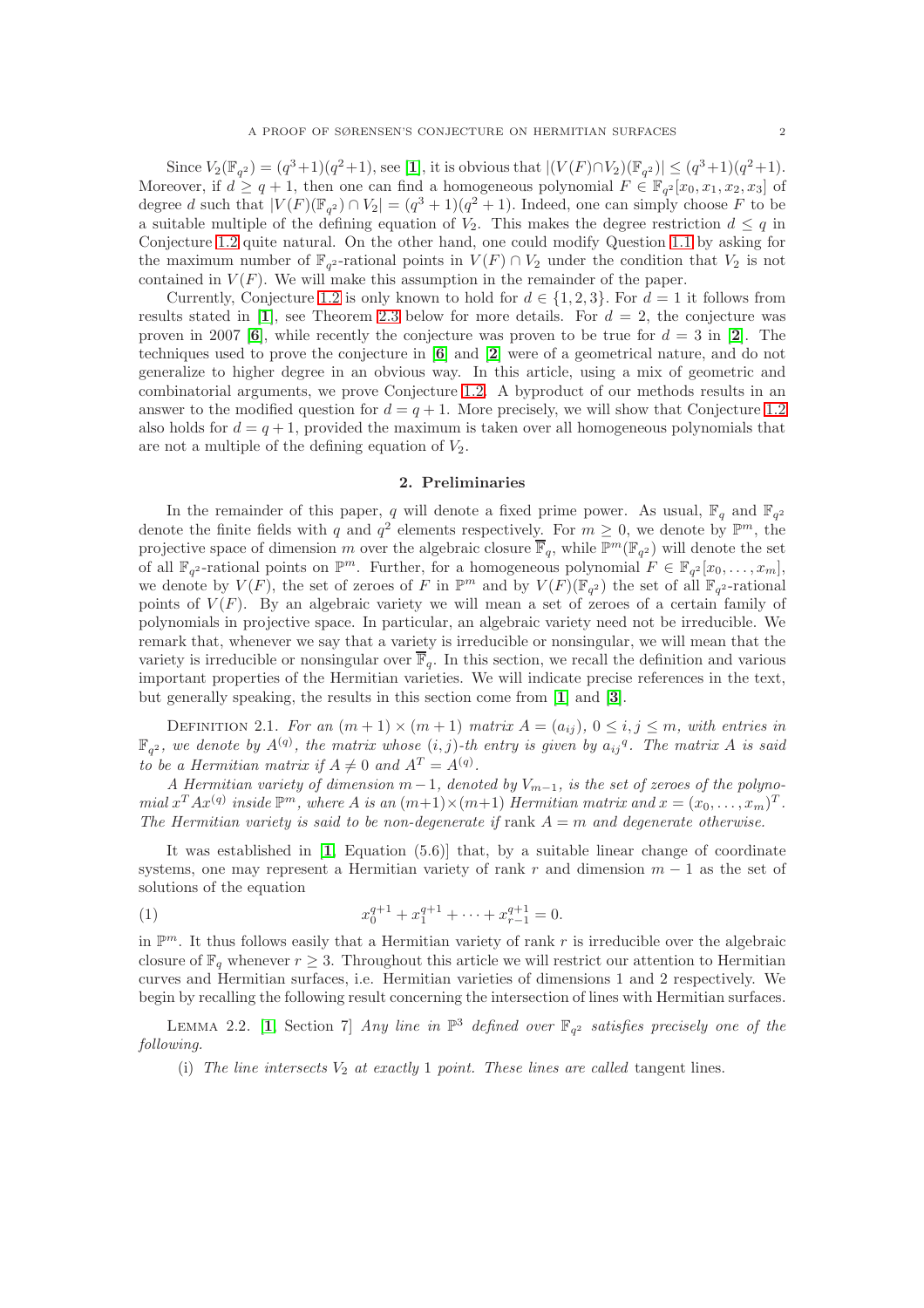- (ii) The line intersects  $V_2$  at exactly  $q + 1$  points. These lines are called secant lines:
- (iii) The line is contained in  $V_2$ . These lines are called generators.

We denote by  $\mathscr I$  the set of all generators of  $V_2$ . We recall the following equalities from  $[1,$  $[1,$  $[1,$ Section 10]:

(2) 
$$
|V_2(\mathbb{F}_{q^2})| = (q^3 + 1)(q^2 + 1)
$$
 and  $|\mathcal{J}| = (q^3 + 1)(q + 1)$ .

Next, we recall the number of points in planar sections of the Hermitian surfaces:

<span id="page-2-0"></span>THEOREM 2.3. [[1](#page-8-0), Section 10] Let  $V_2$  denote a non-degenerate Hermitian surface in  $\mathbb{P}^3$ . Let II be any hyperplane in  $\mathbb{P}^3$  defined over  $\mathbb{F}_{q^2}$ . If Π is a tangent to  $V_2$  at some point  $P ∈ V_2$ , then  $\Pi$  intersects  $V_2$  at exactly  $q + 1$  generators, all passing through P. Otherwise,  $\Pi$  intersects  $V_2$  at a non-degenerate Hermitian curve  $V_1$ . In particular,

$$
|(V_2 \cap \Pi)(\mathbb{F}_{q^2})| = \begin{cases} q^3 + q^2 + 1 & \text{if } \Pi \text{ is a tangent plane,} \\ q^3 + 1 & \text{if } \Pi \text{ is not a tangent plane.} \end{cases}
$$

REMARK 2.4. Let  $\Pi$  be the tangent plane to  $V_2$  at a point P. It follows that  $\Pi$  contains  $q+1$ generators and  $q^2 - q$  tangent lines passing through P. All other lines defined over  $\mathbb{F}_{q^2}$  that are contained in Π are secant lines. We refer to [[1](#page-8-0), Section 10] for the proof of these results.

Let  $\ell$  be any line in  $\mathbb{P}^3$  defined over  $\mathbb{F}_{q^2}$  $\mathbb{F}_{q^2}$  $\mathbb{F}_{q^2}$ . As introduced in [2], by the book of planes around l, denoted by  $\mathcal{B}(\ell)$ , we mean the set of all planes in  $\mathbb{P}^3$  defined over  $\mathbb{F}_{q^2}$  that contain  $\ell$ . We note that, for any line  $\ell$  in  $\mathbb{P}^3$  defined over  $\mathbb{F}_{q^2}$ , the corresponding book has cardinality  $q^2 + 1$ .

<span id="page-2-1"></span>PROPOSITION 2.5. Let  $\ell$  be a line in  $\mathbb{P}^3$  defined over  $\mathbb{F}_{q^2}$  and  $\mathcal{B}(\ell)$  be the book of planes  $around \ell$ .

- (a) [[3](#page-8-1), Lemma 5.2.3] If  $\ell$  is a generator, then every plane in  $\mathcal{B}(\ell)$  is tangent to  $V_2$  at some point of  $\ell$ .
- (b) [[3](#page-8-1), Lemma 5.2.6] If  $\ell$  is a tangent line, then exactly one plane in  $\mathcal{B}(\ell)$  is tangent to  $V_2$ at the point where  $\ell$  meets  $V_2$ .
- (c) [[3](#page-8-1), Lemma 5.2.5] If  $\ell$  is a secant line, intersecting  $V_2$  at  $q + 1$  points  $P_0, \ldots, P_q$ , then out of the  $q^2 + 1$  planes in  $\mathcal{B}(\ell)$ , exactly  $q + 1$  are tangent to  $V_2$  at some point distinct from  $P_0, \ldots, P_a$ .

We conclude the section by giving the following proposition which guarantees that the upper bound in Conjecture [1.2](#page-0-1) is attained by a union of d hyperplanes. This was first observed in [[11](#page-8-6)], alternatively see [[2](#page-8-9), Proposition 2.8].

PROPOSITION 2.6. Assume that  $d \leq q+1$ . Then there exist d distinct planes  $\Pi_1, \ldots, \Pi_d$  be d that are tangent to  $V_2$  and contain a common secant line. Moreover,

$$
|(\Pi_1 \cup \cdots \cup \Pi_d)(\mathbb{F}_{q^2}) \cap V_2(\mathbb{F}_{q^2})| = d(q^3 + q^2 - q) + q + 1.
$$

Consequently, there exists a homogeneous polynomial  $F \in \mathbb{F}_{q^2}[x_0, x_1, x_2, x_3]$  of degree d such that  $V(F) = \Pi_1 \cup \cdots \cup \Pi_d.$ 

Note that in light of part (c) of Proposition [2.5,](#page-2-1) the assumption that  $d \leq q+1$  is essential.

### 3. Reduction to the union-of-lines case

In this section we begin our preparations to prove Conjecture [1.2.](#page-0-1) In the following definition, we introduce some notation that will be used in the remainder of the article.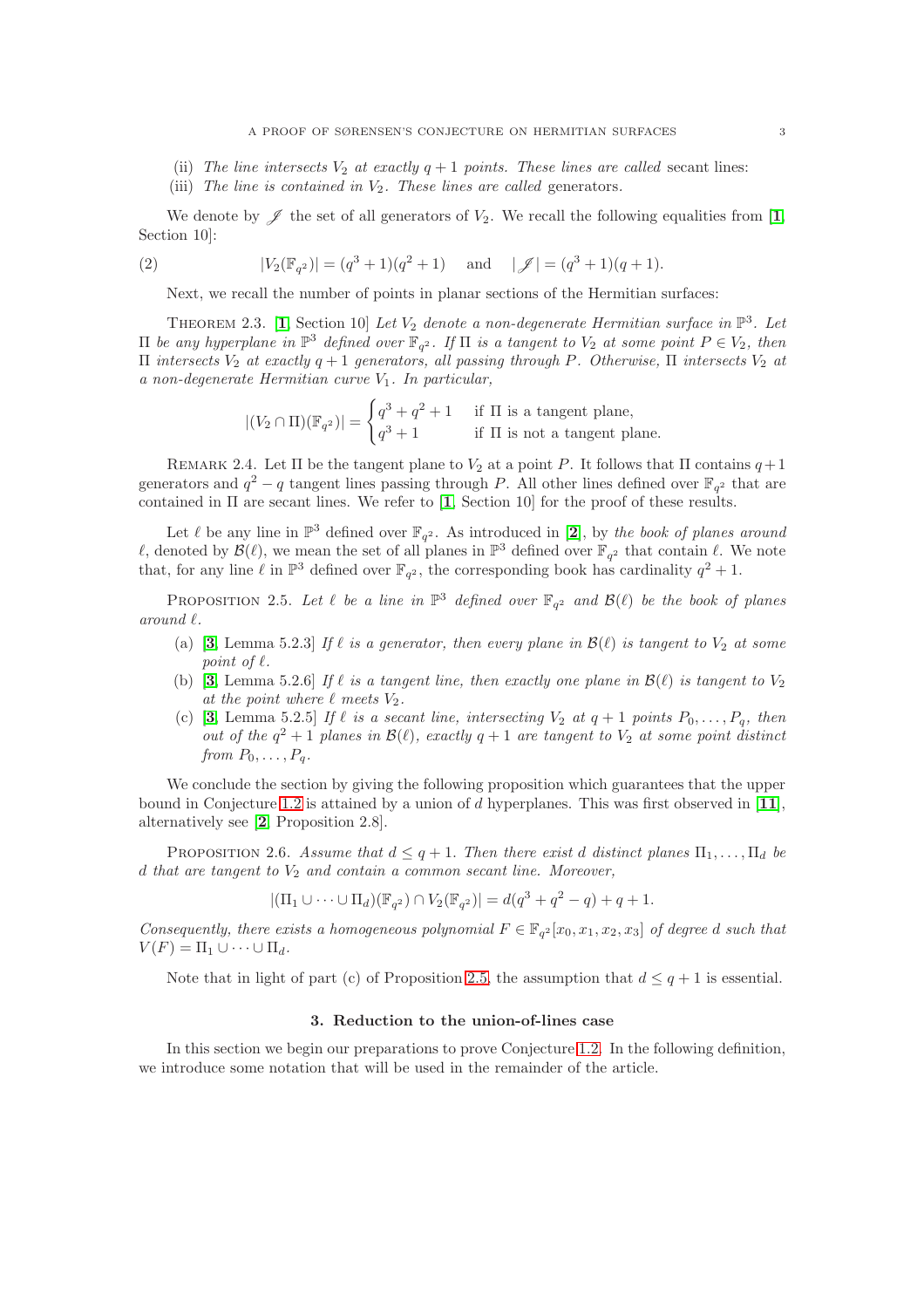<span id="page-3-0"></span>DEFINITION 3.1. Let  $F \in \mathbb{F}_{q^2}[x_0, x_1, x_2, x_3]$  be a homogeneous polynomial of degree d and assume that  $V(F)$  does not contain  $V_2$  as irreducible component. We define

$$
\mathcal{X} := V(F) \cap V_2, \ \mathscr{J}_F := \{ \ell \in \mathscr{J} \mid \ell \subset \mathcal{X} \}, \ and \ \delta := d(q+1) - |\mathscr{J}_F|.
$$

Further we write  $\mathcal{X} = \mathcal{L} \cup \mathcal{X}'$ , where  $\mathcal{L} := \bigcup_{\ell \in \mathscr{J}_F} \ell$  and  $\mathcal{X}'$  is a curve containing no lines defined over  $\mathbb{F}_{q^2}$ .

The condition that  $V(F)$  does not contain  $V_2$  is automatically true if  $d \leq q$ , since  $V_2$  has degree q+1. If  $V(F)$  does not contain  $V_2$ , then X is a complete intersection and deg  $\mathcal{X} = d(q+1)$ , where deg X denotes the (scheme theoretic) degree of X. In particular we see that  $\delta \geq 0$ . Note that deg  $\mathcal{X}' \leq \deg \mathcal{X} - |\mathscr{J}_F| = \delta.$ 

The main goal of this section is to show that the inequality of the Conjecture [1.2](#page-0-1) holds if  $\mathcal{X}'(\mathbb{F}_{q^2}) \neq \emptyset$ . We will in fact show that a stronger upper bound holds, even if no assumption on the degree  $d$  is made. We will assume throughout and in the remainder of the article as well, that  $V_2$  is not a component of  $V(F)$ , without stating this assumption explicitly in all theorems.

We begin with the following observation:

<span id="page-3-1"></span>LEMMA 3.2. Let  $\mathcal{C} \subset V_2$  be a curve containing no lines defined over  $\mathbb{F}_{q^2}$ . If  $\deg \mathcal{C} < q + 1$ , then C contains no  $\mathbb{F}_{q^2}$ -rational points.

PROOF. Let us assume that  $\mathcal{C}(\mathbb{F}_{q^2})$  is not empty and fix a point  $P \in \mathcal{C}(\mathbb{F}_{q^2})$ . We denote by II the tangent plane to  $V_2$  at P. Theorem [2.3](#page-2-0) implies that  $V_2 ∩ Π = \bigcup_{i=1}^{q+1} \ell_i$ , where the  $\ell_i$  are the generators passing through P. Therefore the intersection multiplicity of C and  $\Pi$  at P in  $\mathbb{P}^3$ satisfies:

$$
i(\mathcal{C}, \Pi; P)_{\mathbb{P}^3} = i(\mathcal{C}, \Pi \cap V_2; P)_{V_2} = \sum_{i=1}^{q+1} i(\mathcal{C}, \ell_i; P)_{V_2} \ge q+1.
$$

In the first equality, we used the projection formula in intersection theory, see for example [[8](#page-8-10), Appendix A, Section 1. In the final inequality we used that for each line  $\ell_i$  we have  $i(\mathcal{C}, \ell_i; P)_{V_2} \geq$ 1, since C has none of the  $\ell_i$  as component. On the other hand, again using that C contains none of the  $\ell_i$ , we have  $\mathsf{i}(\mathcal{C}, \Pi; P)_{\mathbb{P}^3} \leq \deg \mathcal{C}$ . This concludes the proof.

The following Theorem gives an upper bound on the number of  $\mathbb{F}_{q^2}$ -rational points on  $V(F) \cap$  $V_2$  in terms of the number of generators contained in the surface  $V(F)$ .

<span id="page-3-2"></span>THEOREM 3.3. Let  $X$  and  $\delta$  be as in Definition [3.1.](#page-3-0) We have

$$
|\mathcal{X}(\mathbb{F}_{q^2})| \le d(q^3 + q^2 - d + 2) - \frac{\delta}{q+1}(q^2 - d + 1).
$$

PROOF. As before,  $\mathscr J$  denotes the set of all generators of  $V_2$ . Consider the set  $\mathcal M$  :=  $\{(P,\ell) \in V(F)(\mathbb{F}_{q^2}) \times \mathscr{J} : P \in \ell \}$  and the natural projection maps  $p_1 : \mathcal{M} \to V(F)(\mathbb{F}_{q^2})$  and  $p_2 : \mathcal{M} \to \mathscr{J}$ . Then  $\text{im}(p_1) = \mathcal{X}(\mathbb{F}_{q^2})$ . Moreover, as observed in Section [2,](#page-1-0) any  $\mathbb{F}_{q^2}$ -rational point  $P \in V_2$  lies on exactly  $q+1$  generators. This implies that the fibre of any point in  $V(F)(\mathbb{F}_{q^2})$  with respect to  $p_1$  has  $q+1$  elements. Furthermore,  $|p_2^{-1}(\ell)| = q^2 + 1$  if  $\ell \in \mathscr{J}_F$ , while  $|p_2^{-1}(\ell)| \leq d$  if  $\ell \in \mathscr{J} \setminus \mathscr{J}_F$ . Thus,

$$
|\mathcal{X}(\mathbb{F}_{q^2})|(q+1) = |\mathcal{M}| \leq (q^2+1)|\mathscr{J}_F| + d|\mathscr{J} \setminus \mathscr{J}_F|
$$
  
=  $(d(q+1) - \delta)(q^2 + 1) + d((q^3 - d + 1)(q + 1) + \delta)$   
=  $d(q+1)(q^3 + q^2 - d + 2) - \delta(q^2 - d + 1).$ 

The assertion now follows.  $\Box$ 

As an immediate corollary of Lemma [3.2](#page-3-1) and Theorem [3.3](#page-3-2) we obtain that the upper bound in the Sørenses's conjecture is valid if  $\mathcal{X}'$  contains an  $\mathbb{F}_{q^2}$ -rational point: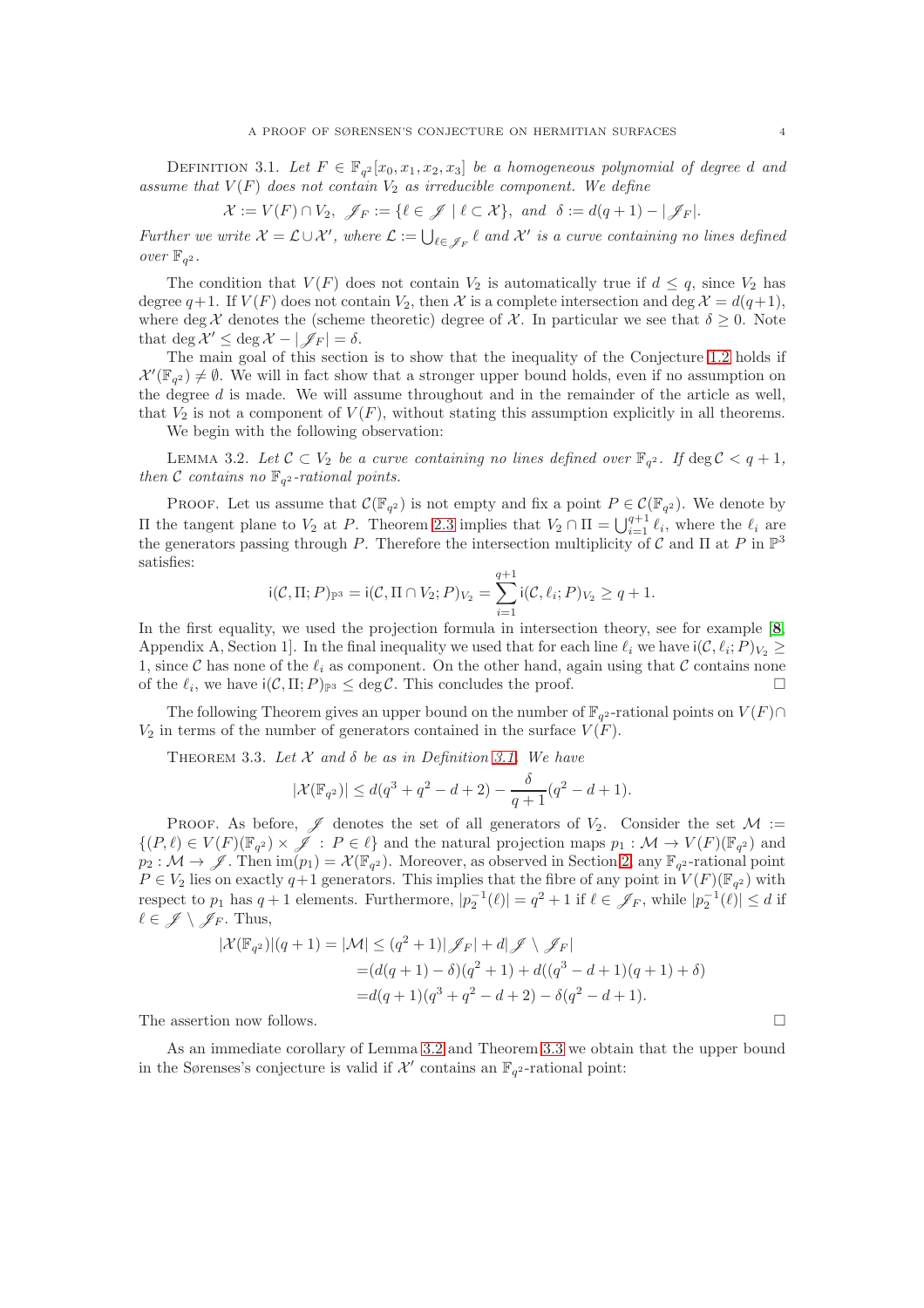# <span id="page-4-0"></span>COROLLARY 3.4. Let  $\mathcal{X}, \mathcal{X}'$  and  $\delta$  be as in Definition [3.1.](#page-3-0) If  $\mathcal{X}'(\mathbb{F}_{q^2}) \neq \emptyset$ , then

$$
|\mathcal{X}(\mathbb{F}_{q^2})| \le dq^3 + (d-1)q^2 + 1 - (d-1)(d-2).
$$

PROOF. Since X' is a curve contained in  $V_2$  and  $\mathcal{X}'(\mathbb{F}_{q^2}) \neq \emptyset$ , Lemma [3.2](#page-3-1) implies that  $\delta \ge \deg \mathcal{X}' \ge q+1$ . Using Theorem [3.3](#page-3-2) we obtain the result.

REMARK 3.5. Note that for any  $d \geq 1$  the upper bound derived in Corollary [3.4](#page-4-0) is significantly stronger than the upper bound in Conjecture [1.2.](#page-0-1) This, in particular, implies that if a surface  $V(F)$  of degree d, as always not containing  $V_2$ , attains the upper bound in Sørensen's Conjecture, then  $V(F) \cap V_2$  is a union of at most  $d(q + 1)$  lines defined over  $\mathbb{F}_{q^2}$  and a curve without any  $\mathbb{F}_{q^2}$ -rational points.

## 4. The case  $V(F)$  does not contain a tangent plane of  $V_2$

In the previous section, we have already proved that the Conjecture [1.2](#page-0-1) is true if  $\mathcal{X}'(\mathbb{F}_{q^2}) \neq \emptyset$ . In this section, we restrict our attention to the case where  $\mathcal{X}'(\mathbb{F}_{q^2}) = \emptyset$ , i.e. the case where all the  $\mathbb{F}_{q^2}$ -rational points lie on the  $\mathbb{F}_{q^2}$ -linear components of X. Hence we will analyze the maximum number of  $\mathbb{F}_{q^2}$ -rational points on various arrangements of lines defined over  $\mathbb{F}_{q^2}$ . The following definition will be crucial.

DEFINITION 4.1. For  $\ell \in \mathscr{J}_F$ , we define

$$
\mathcal{T}(\ell) := \{ m \in \mathscr{J}_F \mid m \neq \ell, \ \ell \cap m \neq \emptyset \} \ \text{ and } \ X := \min_{\ell \in \mathscr{J}_F} |\mathcal{T}(\ell)|.
$$

Further, for  $\Pi \in \mathcal{B}(\ell)$ , we define

<span id="page-4-1"></span> $\mathcal{T}_{\Pi}(\ell) := \{ m \in \mathcal{T}(\ell) \mid m \subset \Pi \}$  and  $a_{\Pi,\ell} := |\mathcal{T}_{\Pi}(\ell)|$ .

Note that  $X \leq |\mathscr{J}_F| - 1 \leq d(q+1) - 1$ . Further, for any  $\ell \in \mathscr{J}_F$ , we have

(3) 
$$
\mathcal{T}(\ell) = \bigsqcup_{\Pi \in \mathcal{B}(\ell)} \mathcal{T}_{\Pi}(\ell) \text{ and consequently, } |\mathcal{T}(\ell)| = \sum_{\Pi \in \mathcal{B}(\ell)} a_{\Pi,\ell}.
$$

Moreover, since  $\ell \subset V(F) \cap \Pi$  and  $\deg(V(F) \cap \Pi) = d$  if  $\Pi \not\subset V(F)$ , we have:

(4) 
$$
0 \le a_{\Pi,\ell} \le d-1, \text{ if } \Pi \not\subset \mathsf{V}(F).
$$

With this in place, we will derive several upper bounds on the cardinality of  $\mathcal{X}(\mathbb{F}_{q^2})$ .

<span id="page-4-3"></span>THEOREM 4.2. Suppose that  $V(F)$  does not contain a tangent plane of  $V_2$ . If  $\mathcal{X}'(\mathbb{F}_{q^2}) = \emptyset$ , then

<span id="page-4-2"></span>
$$
|\mathcal{X}(\mathbb{F}_{q^2})| \leq q^2 + 1 + (d-1)(q^3 + q) + (q^2 - q)X.
$$

In particular, if  $X \leq q + d - 1$  and  $\mathcal{X}'(\mathbb{F}_{q^2}) = \emptyset$ , then  $|\mathcal{X}(\mathbb{F}_{q^2})| \leq dq^3 + (d-1)q^2 + 1$ .

PROOF. If  $\mathscr{J}_F = \emptyset$ , then  $|\mathcal{X}(\mathbb{F}_{q^2})| = |\mathcal{X}'(\mathbb{F}_{q^2})| = 0$  and the theorem follows. Otherwise, choose  $\ell \in \mathscr{J}_F$  such that  $|\mathcal{T}(\ell)| = X$  and fix  $\Pi \in \mathcal{B}(\ell)$ . Further define

$$
W_1 := (V(F) \cap \Pi) \setminus \left(\ell \cup \bigcup_{m \in \mathcal{T}_{\Pi}(\ell)} m\right) \text{ and } W_2 := (V_2 \cap \Pi) \setminus \left(\ell \cup \bigcup_{m \in \mathcal{T}_{\Pi}(\ell)} m\right).
$$

Since Π contains the generator  $\ell$ , it is a tangent plane to  $V_2$  and by hypothesis  $\Pi \not\subset V(F)$ . It follows therefore that

 $deg(W_1) \leq d - 1 - a_{\Pi,\ell}$  and  $deg(W_2) \leq q - a_{\Pi,\ell}$ .

Also,  $W_1$  and  $W_2$  have no common components by definition of  $\mathscr{J}_f$ , as all components of  $V_2 \cap \Pi$ are generators. Thus Bezout's theorem applies and yields

$$
(W_1 \cap W_2)(\mathbb{F}_{q^2}) \le \deg(W_1) \deg(W_2) \le (d - 1 - a_{\Pi,\ell})(q - a_{\Pi,\ell}).
$$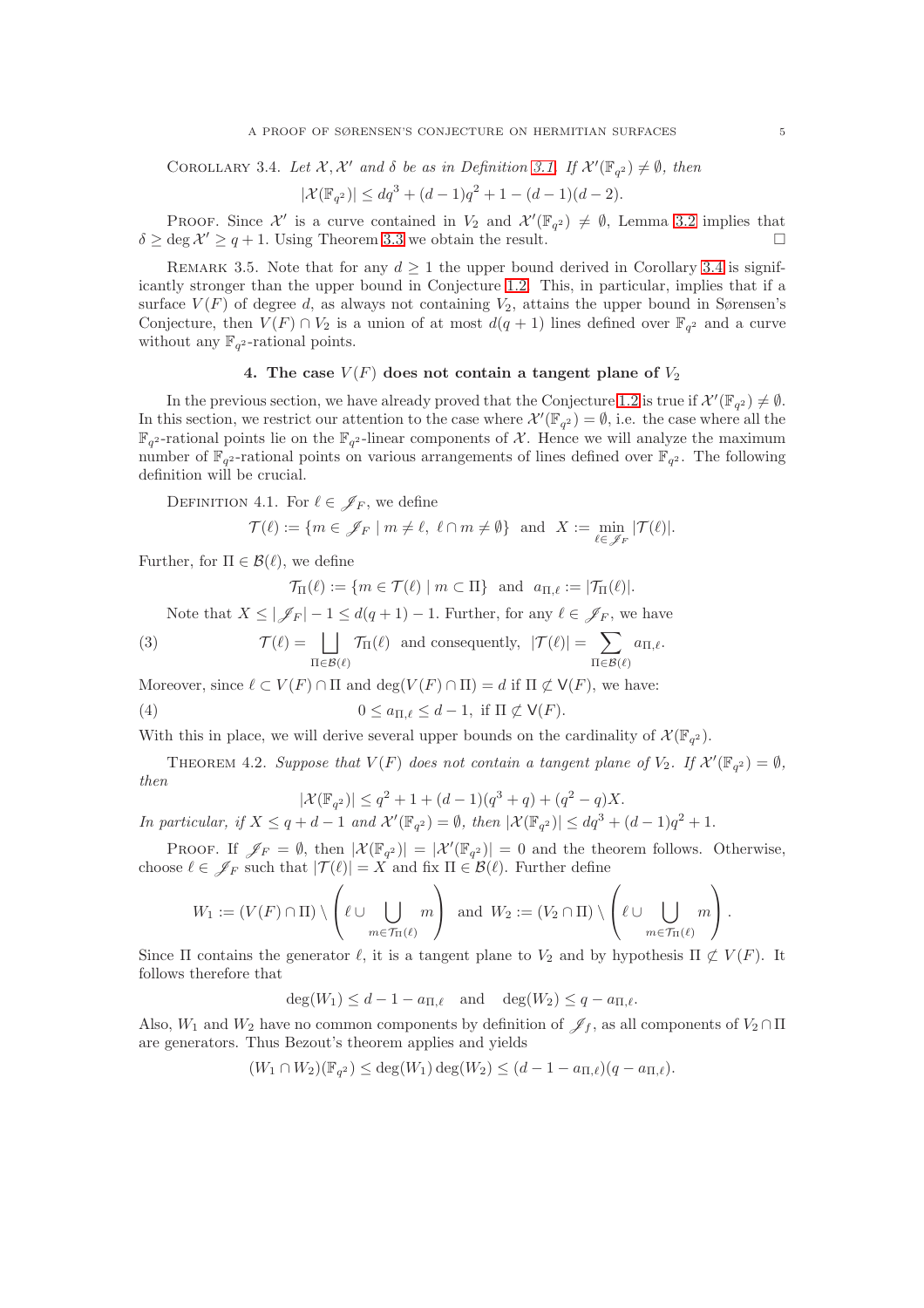Further, note that for each  $m \in \mathcal{T}_{\Pi}(\ell)$ , we have  $|(m \cap (\Pi \setminus \ell))(\mathbb{F}_{q^2})| = q^2$ . Then

$$
|\mathcal{X}(\mathbb{F}_{q^2}) \cap (\Pi \setminus \ell)(\mathbb{F}_{q^2})| \leq \sum_{m \in \mathcal{T}_{\Pi}(\ell)} |m \cap (\Pi \setminus \ell)| + |(W_1 \cap W_2)(\mathbb{F}_{q^2})|
$$
  

$$
\leq a_{\Pi,\ell} q^2 + (d - 1 - a_{\Pi,\ell})(q - a_{\Pi,\ell}).
$$

We obtain:

$$
|(\mathcal{X}(\mathbb{F}_{q^2}) \setminus \ell((\mathbb{F}_{q^2}))| \leq \sum_{\Pi \in \mathcal{B}(\ell)} |\mathcal{X}(\mathbb{F}_{q^2}) \cap (\Pi \setminus \ell)(\mathbb{F}_{q^2})|
$$
  
\n
$$
\leq \sum_{\Pi \in \mathcal{B}(\ell)} a_{\Pi,\ell} q^2 + (d - 1 - a_{\Pi,\ell})(q - a_{\Pi,\ell})
$$
  
\n
$$
= \sum_{\Pi \in \mathcal{B}(\ell)} (d - 1)q + a_{\Pi,\ell}(q^2 - q - d + 1) + a_{\Pi,\ell}^2
$$
  
\n
$$
= (d - 1)q(q^2 + 1) + X(q^2 - q - d + 1) + \sum_{\Pi \in \mathcal{B}(\ell)} a_{\Pi,\ell}^2.
$$

The last equality follows from equation [\(3\)](#page-4-1). Furthermore, using equations [\(3\)](#page-4-1) and [\(4\)](#page-4-2), we obtain

$$
\sum_{\Pi \in \mathcal{B}(\ell)} a_{\Pi,\ell}^2 \le \sum_{\Pi \in \mathcal{B}(\ell)} (d-1) a_{\Pi,\ell} = (d-1) |\mathcal{T}(\ell)| = (d-1) X.
$$

This implies,

$$
|\mathcal{X}(\mathbb{F}_{q^2})| \leq |\ell(\mathbb{F}_{q^2})| + (d-1)q(q^2+1) + X(q^2-q-d+1) + (d-1)X
$$
  
=  $q^2 + 1 + (d-1)(q^3+q) + X(q^2-q).$ 

This completes the proof of the first assertion. The second assertion now follows easily.  $\Box$ 

The following lemma gives a somewhat different interpretation of the quantity  $a_{\Pi,\ell}$  that will be useful later on.

<span id="page-5-0"></span>LEMMA 4.3. Let  $P \in V_2$  and  $r_P := |\{m \in \mathscr{J}_F \mid P \in m\}|$ . For any line  $\ell \in \mathscr{J}_F$  containing P, we have  $r_P = a_{\Pi_P, \ell} + 1$ , where  $\Pi_P$  is the tangent plane to  $V_2$  at P.

PROOF. First, we note that any line  $m \in \mathscr{J}_F$  is a generator of  $V_2$  and consequently any such line passing through P lies in  $\Pi_P$ . This in particular implies that  $a_{\Pi_P,\ell}$  is well defined and that  $\{m \in \mathscr{J}_F \mid P \in m\} \subseteq \mathcal{T}_{\Pi_P}(\ell) \cup \{\ell\}.$  Further, Theorem [2.3](#page-2-0) proves the reverse inclusion and the lemma follows.  $\Box$ 

<span id="page-5-1"></span>THEOREM 4.4. Suppose that  $V(F)$  does not contain a tangent plane of  $V_2$ . If  $\mathcal{X}'(\mathbb{F}_{q^2}) = \emptyset$ , then

$$
|\mathcal{X}(\mathbb{F}_{q^2})| \leq d(q+1)\left(q^2+1-\frac{X}{d}\right).
$$

In particular, if  $X \ge q + d - 1$  and  $\mathcal{X}'(\mathbb{F}_{q^2}) = \emptyset$ , then  $|\mathcal{X}(\mathbb{F}_{q^2})| \le dq^3 + (d-1)q^2 + 1$ .

PROOF. If  $\mathcal{X}'(\mathbb{F}_{q^2}) = \emptyset$  then it is clear that  $\mathcal{X}(\mathbb{F}_{q^2}) = \mathcal{L}(\mathbb{F}_{q^2}) = \bigcup_{\ell \in J_F} \ell(\mathbb{F}_{q^2})$ . From Defini-tion [3.1,](#page-3-0) we have  $|\mathscr{J}_F| = d(q+1) - \delta$ . By Lemma [4.3,](#page-5-0) for any  $P \in \bigcup_{\ell \in \mathscr{J}_F} \ell$ , the multiplicity  $r_P$  of P in the variety  $\bigcup_{\ell \in \mathscr{J}_F} \ell$ , equals  $a_{\Pi_P,\ell} + 1$ , where  $\Pi_P$  is the tangent plane of  $V_2$  at P and  $\ell \in \mathscr{J}_F$  is chosen such that  $P \in \ell$ . Since P lies on exactly  $r_P = a_{\Pi_P, \ell} + 1$  lines of  $\bigcup_{\ell \in \mathscr{J}_F} \ell$ , we see that

$$
\sum_{P \in \bigcup_{\ell \in \mathscr{J}_F} \ell} (r_P - 1) = \sum_{\ell \in \mathscr{J}_F} \sum_{P \in \ell(\mathbb{F}_{q^2})} \frac{r_P - 1}{r_P} = \sum_{\ell \in \mathscr{J}_F} \sum_{P \in \ell(\mathbb{F}_{q^2})} \frac{a_{\Pi_P, \ell}}{a_{\Pi_P, \ell} + 1} = \sum_{\ell \in \mathscr{J}_F} \sum_{\Pi \in \mathcal{B}(\ell)} \frac{a_{\Pi, \ell}}{a_{\Pi, \ell} + 1}.
$$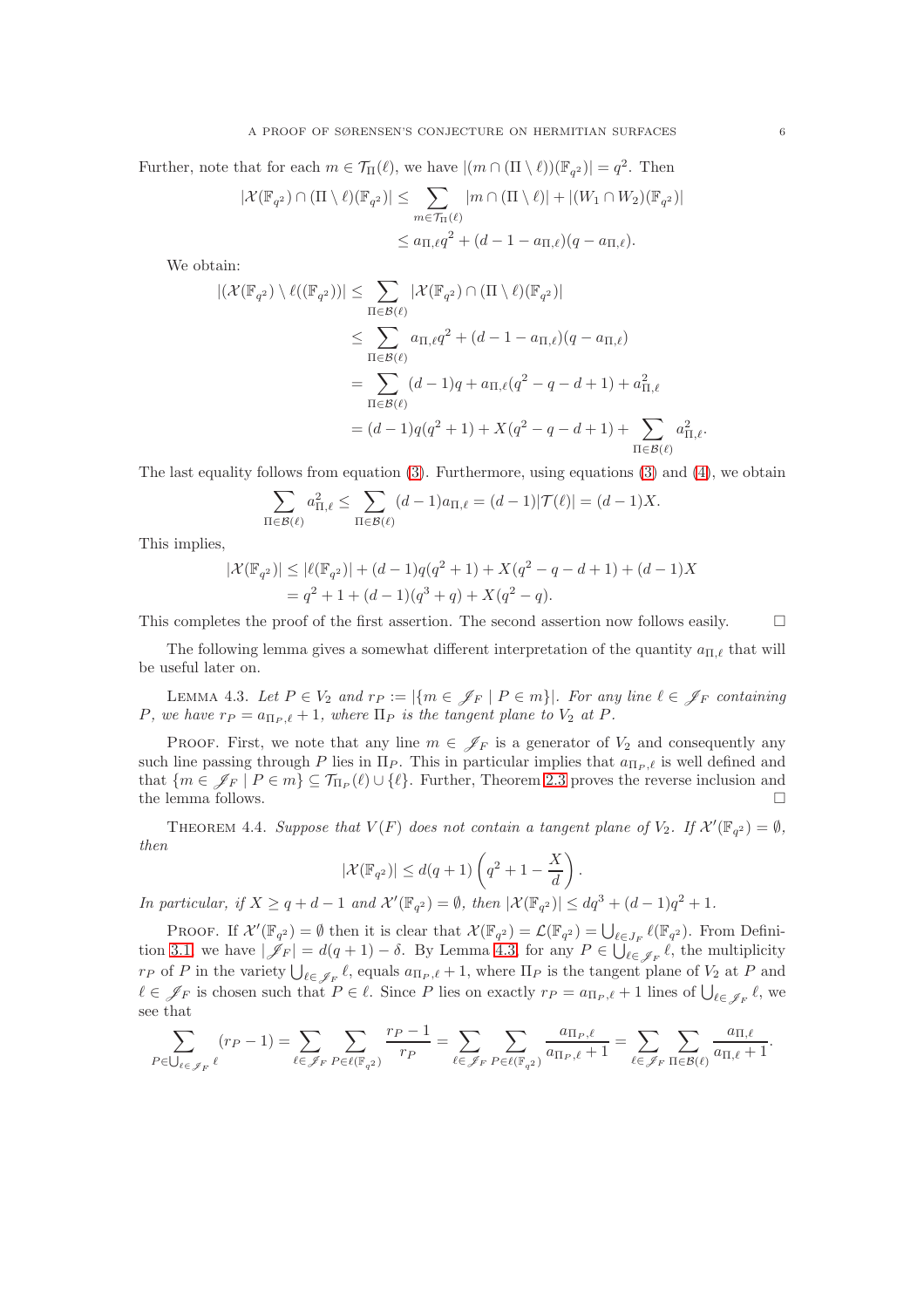The last equality is obtained by using the fact that there is a one-one correspondence between the set of  $\mathbb{F}_{q^2}$ -rational points on  $\ell$  and the set of planes in  $\mathcal{B}(\ell)$  that are tangent to  $V_2$ . This implies,

$$
\bigcup_{\ell \in \mathscr{J}_F} \ell(\mathbb{F}_{q^2}) = (d(q+1) - \delta)(q^2 + 1) - \sum_{P \in \bigcup_{\ell \in \mathscr{J}_F} \ell} (r_P - 1)
$$
  
=  $(d(q+1) - \delta)(q^2 + 1) - \sum_{\ell \in \mathscr{J}_F} \sum_{\Pi \in \mathcal{B}(\ell)} \frac{a_{\Pi, \ell}}{a_{\Pi, \ell} + 1}$   
 $\leq (d(q+1) - \delta)(q^2 + 1) - \sum_{\ell \in \mathscr{J}_F} \sum_{\Pi \in \mathcal{B}(\ell)} \frac{a_{\Pi, \ell}}{d}$   
=  $(d(q+1) - \delta)(q^2 + 1) - \sum_{\ell \in \mathscr{J}_F} \frac{|\mathcal{T}(\ell)|}{d}$   
 $\leq (d(q+1) - \delta)(q^2 + 1) - \sum_{\ell \in \mathscr{J}_F} \frac{X}{d}$   
=  $(d(q+1) - \delta) (q^2 + 1 - \frac{X}{d}).$ 

The first inequality follows from  $(4)$  while the second inequality follows from the definition of X. Since  $X \leq d(q+1)$ , we have  $q^2 + 1 - X/d > 0$  and the first claim in the theorem follows. The second claim follows from a straightforward computation.  $\Box$ 

<span id="page-6-0"></span>COROLLARY 4.5. If  $V(F)$  does not contain a plane tangent to  $V_2$ , then  $|\mathcal{X}(\mathbb{F}_{q^2})| \leq dq^3 +$  $(d-1)q^2+1$ .

PROOF. The assertion follows from Corollary [3.4,](#page-4-0) Theorem [4.2](#page-4-3) and Theorem [4.4](#page-5-1)

Note that by using the concepts from Definition [3.1,](#page-3-0) we have used the assumption made throughout in this article that  $V(F)$  does not contain  $V_2$ . If  $d \leq q$ , the bound derived in Corollary [4.5](#page-6-0) is strictly smaller than the upper bound conjectured in Conjecture [1.2.](#page-0-1) Thus to prove the upper bound conjectured in Conjecture [1.2](#page-0-1) it now only needs to be shown in case  $\mathcal{X}'(\mathbb{F}_{q^2}) = \emptyset$ and  $V(F)$  contains a tangent plane of  $V_2$ . Moreover, if  $|(V(F) \cap V_2)(\mathbb{F}_{q^2})| = d(q^3 + q^2 - q) + q + 1$ , then  $V(F)$  would have to contain a tangent plane.

### 5. Proof of Sørensen's conjecture

In this section we present our main result which proves the Conjecture [1.2.](#page-0-1) We retain the notations and assumptions that were introduced in the previous sections.

<span id="page-6-1"></span>THEOREM 5.1. If  $V(F)$  is not a union of planes that are tangent to  $V_2$  then  $|\mathcal{X}(\mathbb{F}_{q^2})| \leq$  $dq^{3} + (d - 1)q^{2} + 1.$ 

PROOF. We prove the theorem by induction on d. Theorem [2.3](#page-2-0) proves the assertion for  $d = 1$ . Let  $d > 1$  and suppose that the theorem holds for every surface  $V(G)$ , where  $\deg G = d-1$ . The proof is divided into several cases.

**Case 1:** Suppose that  $V(F)$  does not contain a plane tangent to  $V_2$ . In this case the assertion is proved using Corollary [4.5.](#page-6-0)

**Case 2:** Suppose  $V(F)$  contains a plane  $\Pi = V(H)$  tangent to  $V_2$ , where  $H \in \mathbb{F}_{q^2}[x_0, x_1, x_2, x_3]$  is a homogeneous polynomial of degree one. If  $\mathcal{X}'(\mathbb{F}_{q^2}) \neq \emptyset$  then the assertion is proved using Corol-lary [3.4.](#page-4-0) We may thus assume that  $\mathcal{X}'(\mathbb{F}_{q^2}) = \emptyset$ . Write  $F = G \cdot H$  where  $G \in \mathbb{F}_{q^2}[x_0, x_1, x_2, x_3]$ and deg  $G = d - 1$ . Note that  $V(G)$  is not a union of tangent planes, for otherwise  $V(F)$  would be a union of tangent planes. From the induction hypothesis, we have  $|(V(G) \cap V_2)(\mathbb{F}_{q^2})| \leq$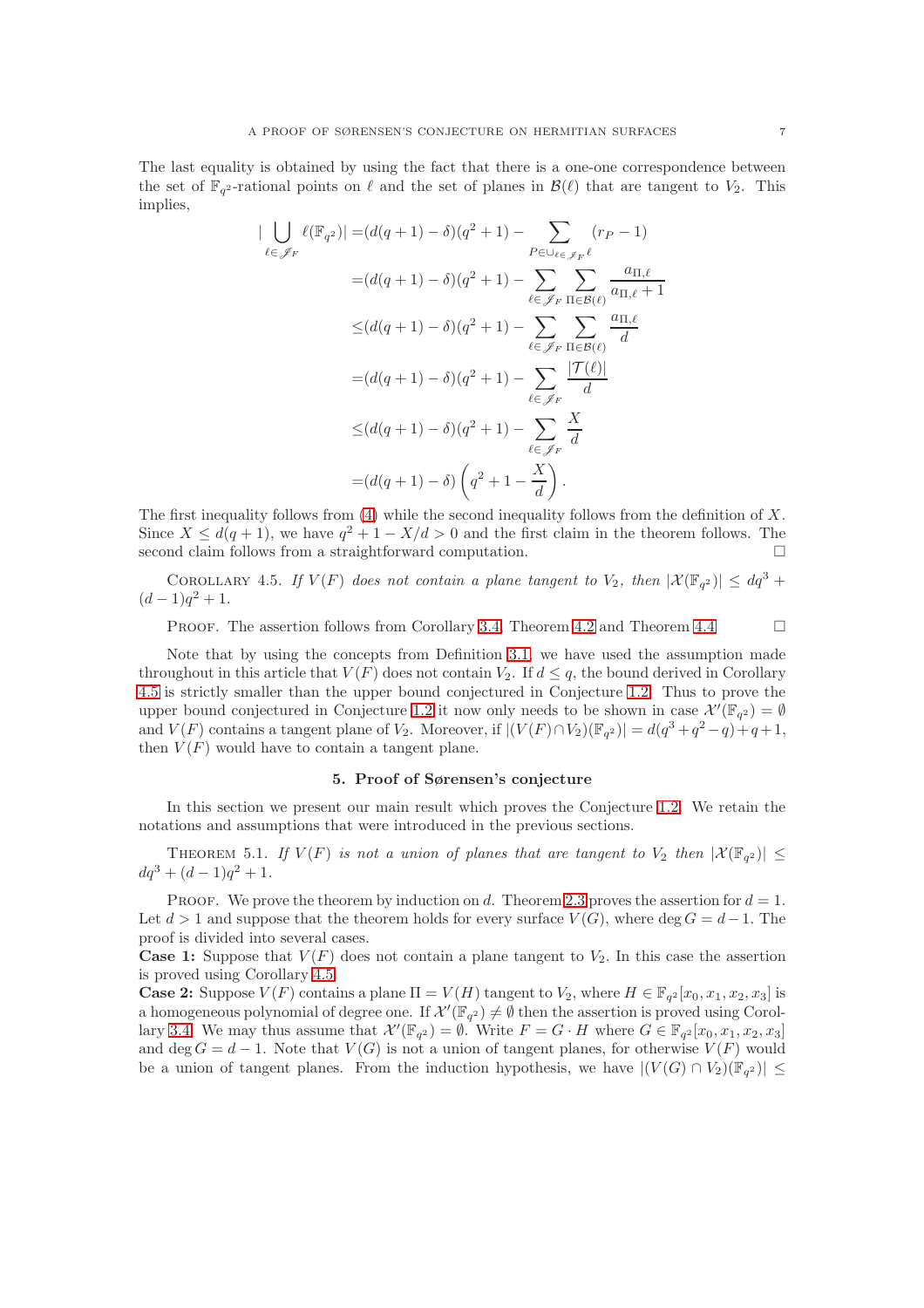$(d-1)q^3 + (d-2)q^2 + 1$ . Since we assume  $\mathcal{X}'(\mathbb{F}_{q^2}) = \emptyset$ , it is clear that any  $\mathbb{F}_{q^2}$ -rational point of  $V(G) \cap V_2$  lies on a line in  $\mathscr{J}_G$ . This implies that either  $(V(G) \cap V_2)(\mathbb{F}_{q^2}) = \emptyset$  or that  $V(G) \cap V_2$ contains a generator  $\ell$ . In the first case, we have

$$
|(V(F) \cap V_2)(\mathbb{F}_{q^2})| \le |(V(G) \cap V_2)(\mathbb{F}_{q^2})| + |(V(H) \cap V_2)(\mathbb{F}_{q^2})| = q^3 + q^2 + 1,
$$

while in the second case, we have

$$
|(V(F) \cap V_2)(\mathbb{F}_{q^2})| \le |(V(G) \cap V_2)(\mathbb{F}_{q^2})| + |(\Pi \cap V_2)(\mathbb{F}_{q^2})| - |(\Pi \cap V(G) \cap V_2)(\mathbb{F}_{q^2})|
$$
  
\n
$$
\le ((d-1)q^3 + (d-2)q^2 + 1) + (q^3 + q^2 + 1) - |(\ell \cap \Pi)(\mathbb{F}_{q^2})|
$$
  
\n
$$
\le dq^3 + (d-1)q^2 + 1.
$$

The last inequality follows since  $(\ell \cap \Pi)(\mathbb{F}_{q^2}) \neq \emptyset$ . This completes the proof.

COROLLARY 5.2. Let  $F \in \mathbb{F}_{q^2}[x_0, x_1, x_2, x_3]$  be a homogeneous polynomial of degree  $d \leq q$ . We have

$$
|(V(F) \cap V_2)(\mathbb{F}_{q^2})| \le d(q^3 + q^2 - q) + q + 1.
$$

Moreover, equality holds if and only if  $V(F)$  is the union of d tangent planes of  $V_2$  intersecting in a common secant line.

PROOF. If  $V(F)$  is not a union of planes that are tangent to  $V_2$ , then, using  $d \leq q$  and Theorem [5.1,](#page-6-1) we obtain that  $|\mathcal{X}(\mathbb{F}_{q^2})| < d(q^3 + q^2 - q) + q + 1$ . We may thus assume that  $V(F)$ is a union of planes that are tangent to  $V_2$ . We prove the result using induction on d. For  $d = 1$ , the result is a consequence of Theorem [2.3.](#page-2-0) Now assume that  $d > 1$  and that the result holds for polynomials  $G \in \mathbb{F}_{q^2}[x_0, x_1, x_2, x_3]$  where  $\deg G = d - 1$  and  $V(G)$  is a union of planes that are tangent to  $V_2$ . Write  $F = H_1 \cdots H_d$ . We may further assume that  $V(H_1), \ldots, V(H_d)$  are distinct. Since two distinct planes that are tangent to  $V_2$  intersect each other at a line which is either a generator or a secant of  $V_2$ , we have  $|V(H_1 \cap H_2)(\mathbb{F}_{q^2})| \ge q+1$ . Therefore,

$$
|(V(F) \cap V_2)(\mathbb{F}_{q^2})|
$$
  
= 
$$
|(V(H_2 \cdots H_d) \cap V_2)(\mathbb{F}_{q^2})| + |(V(H_1) \cap V_2)(\mathbb{F}_{q^2})| - |(V(H_2 \cdots H_d) \cap V(H_1) \cap V_2)(\mathbb{F}_{q^2})|
$$
  
\$\leq |(V(H\_2 \cdots H\_d) \cap V\_2)(\mathbb{F}\_{q^2})| + |(V(H\_1) \cap V\_2)(\mathbb{F}\_{q^2})| - |(V(H\_2) \cap V(H\_1) \cap V\_2)(\mathbb{F}\_{q^2})|\$  
\$\leq (d-1)(q^3 + q^2 - q) + q + 1 + q^3 + q^2 + 1 - (q + 1)\$  
=  $d(q^3 + q^2 - q) + q + 1.$ 

Equality holds throughout if and only if each of the tangent planes intersect in a common secant.

This shows that Sørensen's conjecture is valid. For  $d = q + 1$ , a similar statement is true as we see now.

COROLLARY 5.3. Suppose that  $d = q + 1$  and that  $V(F) \neq V_2$ . Then  $|\mathcal{X}(\mathbb{F}_{q^2})| \leq (q+1)(q^3 +$  $q^2-q)+q+1$ . Moreover, equality holds if and only if  $V(F)$  is the union of d tangent planes of  $V_2$  intersecting in a common secant line.

REMARK 5.4. If  $d = q + 1$  and  $V(F) \neq V_2$ , the bound in Corollary [4.5](#page-6-0) and the conjectured bound in Conjecture [1.2](#page-0-1) are the same. For  $q > 2$ , an example attaining this bound is given by  $F = \alpha(x_0^{q+1} + x_1^{q+1}) + x_2^{q+1} + x_3^{q+1}$  where  $\alpha \in \mathbb{F}_q \setminus \{0,1\}$ . Note that  $V(F)$  is irreducible, hence does not contain a tangent plane, while  $V(F) \cap V_2$  consists of the  $(q + 1)^2$  generators defined by  $x_0 - \zeta_1 x_1 = x_2 - \zeta_2 x_3 = 0$ , where  $\zeta_1, \zeta_2 \in {\alpha \in \mathbb{F}_{q^2} \mid \alpha^{q+1} = -1}$ . While it is not true that  $V(F)$  is the union of  $q + 1$  tangent plane intersecting in a common secant line, showing that the second part of Conjecture [1.2](#page-0-1) is not true in its current form, it is clear that  $V(F) \cap V_2 = V(x_0^{q+1} + x_1^{q+1}) \cap V_2$ . Hence in this example, X can still be obtained as the